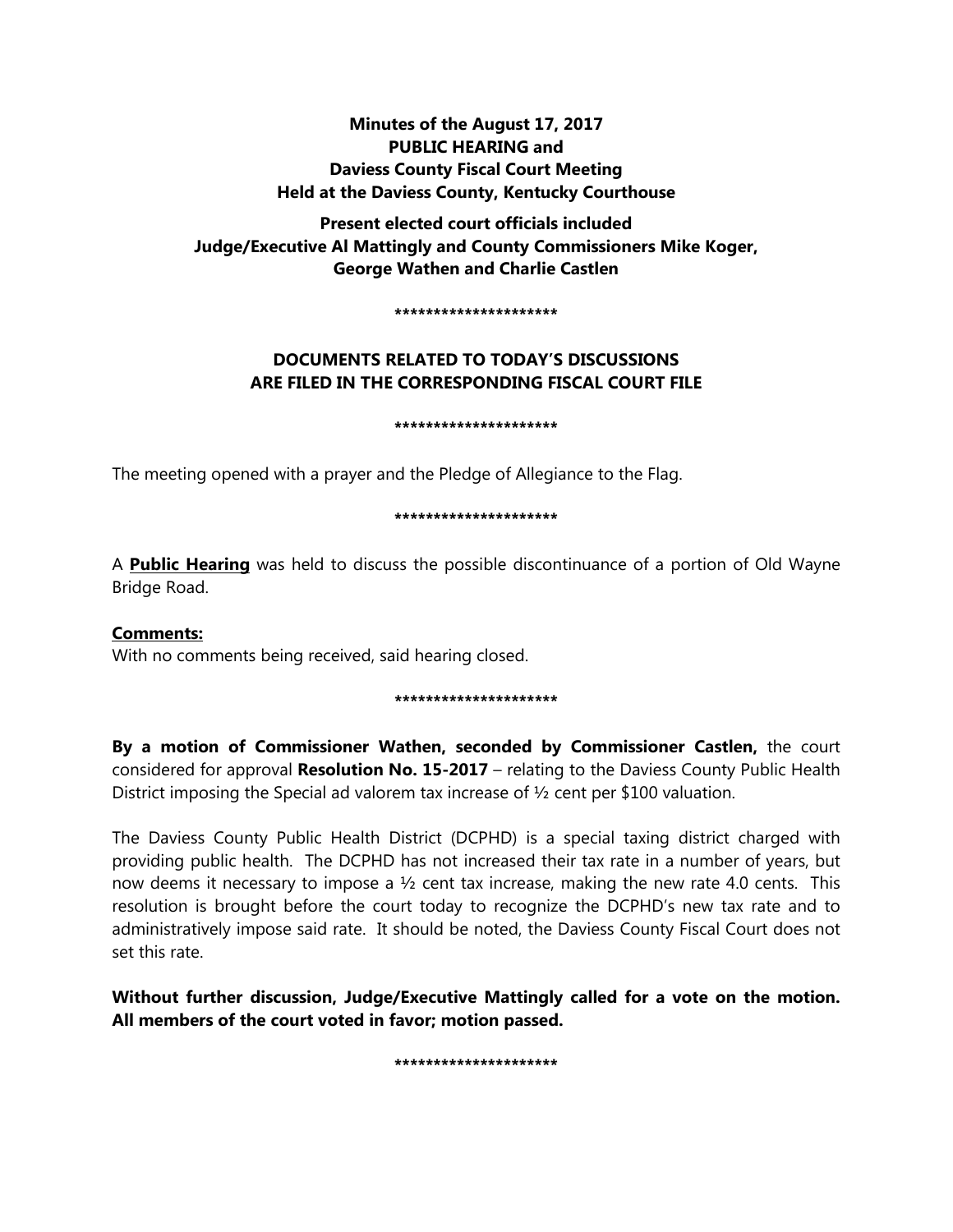Judge Mattingly presented the Women's Equality Day Proclamation. Judy Adams received and thanked court for the recognition.

### **\*\*\*\*\*\*\*\*\*\*\*\*\*\*\*\*\*\*\*\*\***

County Treasurer Jim Hendrix presented the Treasurer's Report for month ended July 2017.

### **\*\*\*\*\*\*\*\*\*\*\*\*\*\*\*\*\*\*\*\*\***

Minutes of the August 3, 2017 meeting were submitted to fiscal court members for review prior to today's meeting and on a motion of Commissioner Castlen, seconded by Commissioner Wathen with all the Court concurring said Minutes were approved and signed.

#### **\*\*\*\*\*\*\*\*\*\*\*\*\*\*\*\*\*\*\*\*\***

**By a motion of Commissioner Koger, seconded by Commissioner Castlen,** the court considered for approval all Claims for all Departments.

**Without further discussion, Judge/Executive Mattingly called for a vote on the motion. All members of the court voted in favor; motion passed.** 

### **\*\*\*\*\*\*\*\*\*\*\*\*\*\*\*\*\*\*\*\*\***

**By a motion of Commissioner Castlen, seconded by Commissioner Wathen,** the court considered for approval to Contract with Magnum Welding to Repair the Transfer Station Trailer Floor.

**Without further discussion, Judge/Executive Mattingly called for a vote on the motion. All members of the court voted in favor; motion passed.** 

#### **\*\*\*\*\*\*\*\*\*\*\*\*\*\*\*\*\*\*\*\*\***

**By a motion of Commissioner Castlen, seconded by Commissioner Wathen,** the court considered for approval an MOA with Saint Benedict's Homeless Shelter regarding White Flag Events.

Saint Benedict's Homeless Shelter has agreed to take over operating and hosting responsibilities for White Flag events, as defined by the Homeless Council of the Ohio Valley's White Flag Event policy, for our community for a minimum of 5 years. In turn, the county agrees to contribute an amount not to exceed \$9,000 to assist in the purchase and installation of a Fire Suppression System extension at Saint Benedict's Homeless Shelter. To cover the annual costs of operating this emergency weather-related shelter, beginning this November, the City of Owensboro will pay Saint Benedict's \$250 per event, not to exceed \$5,500. Each year following, the city and county shall split the operating costs at the same rate of \$250 per event, not to exceed \$5,500 in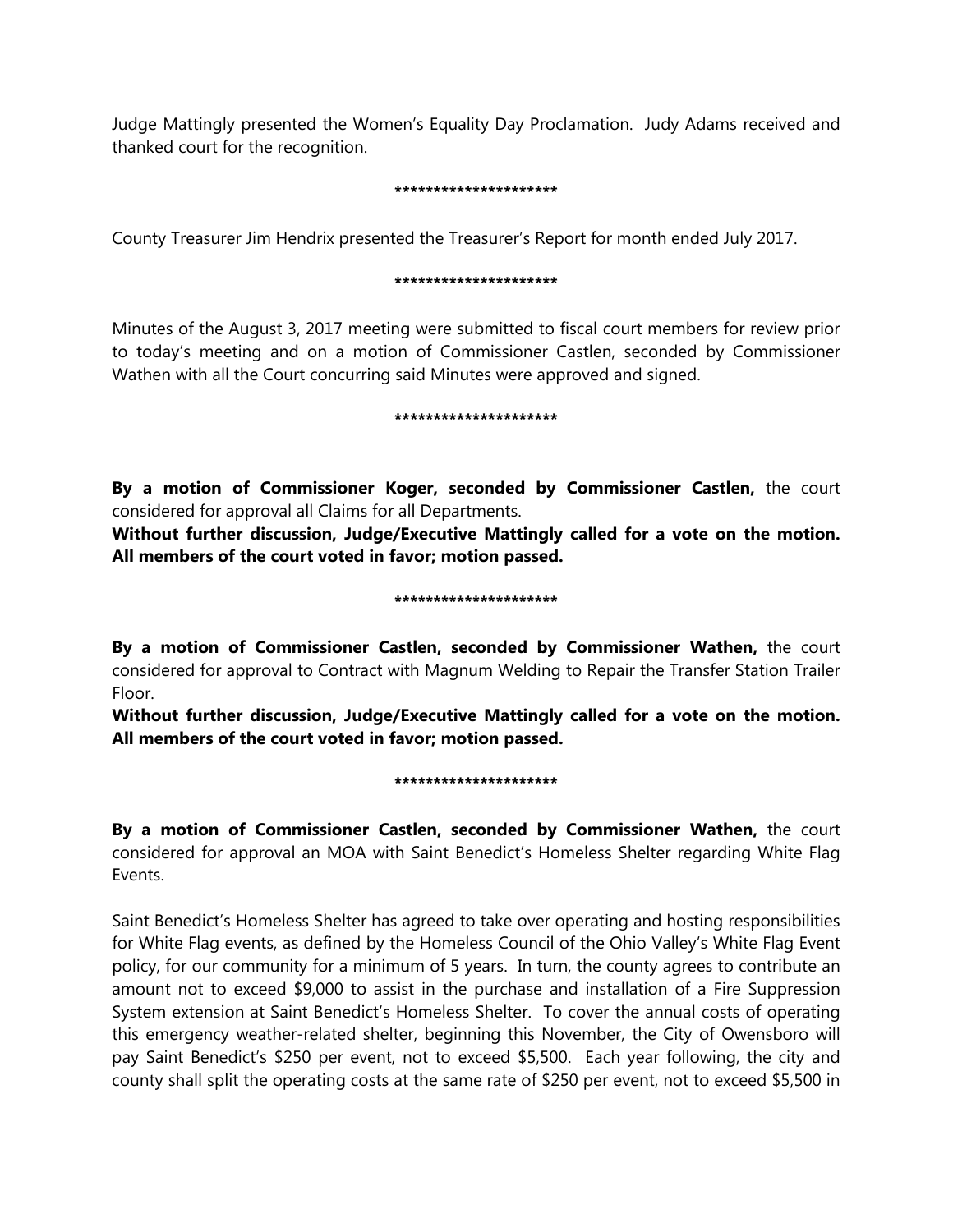a fiscal year. The City of Owensboro will sign a similar agreement with Saint Benedict's regarding their financial commitment to this arrangement.

# **Without further discussion, Judge/Executive Mattingly called for a vote on the motion. All members of the court voted in favor; motion passed.**

### **\*\*\*\*\*\*\*\*\*\*\*\*\*\*\*\*\*\*\*\*\***

**By a motion of Commissioner Castlen, seconded by Commissioner Wathen,** the court considered for approval to Apply for the Justice Assistance Grant (JAG) for Tasers and related equipment.

**Without further discussion, Judge/Executive Mattingly called for a vote on the motion. All members of the court voted in favor; motion passed.** 

### **\*\*\*\*\*\*\*\*\*\*\*\*\*\*\*\*\*\*\*\*\***

**By a motion of Commissioner Castlen, seconded by Commissioner Wathen,** the court considered for approval an Interlocal Agreement with the City of Owensboro regarding the 2017 JAG.

Sheriff's Deputy Nick Roby noted, "During odd years, Owensboro Police Department applies for this grant and during even years, Daviess County Sheriff's Office applies. This is a year for the Sheriff's Office to apply and I recommend approval of this Interlocal Agreement."

**Without further discussion, Judge/Executive Mattingly called for a vote on the motion. All members of the court voted in favor; motion passed.** 

## **\*\*\*\*\*\*\*\*\*\*\*\*\*\*\*\*\*\*\*\*\***

**By a motion of Commissioner Castlen, seconded by Commissioner Wathen,** the court considered for approval the Report of Viewers regarding the Discontinuance of a portion of "Old" Wayne Bridge Road and to pay Viewers.

The report stated that on August 9, 2017, the appointed viewers visited the site and agree that no public inconvenience would result from the decision to discontinue the road (as described in "Exhibit A"). The report recommended the court discontinue the described road.

**Without further discussion, Judge/Executive Mattingly called for a vote on the motion. All members of the court voted in favor; motion passed.** 

#### **\*\*\*\*\*\*\*\*\*\*\*\*\*\*\*\*\*\*\*\*\***

**By a motion of Commissioner Koger, seconded by Commissioner Castlen,** the court considered for approval to Award the following Bids: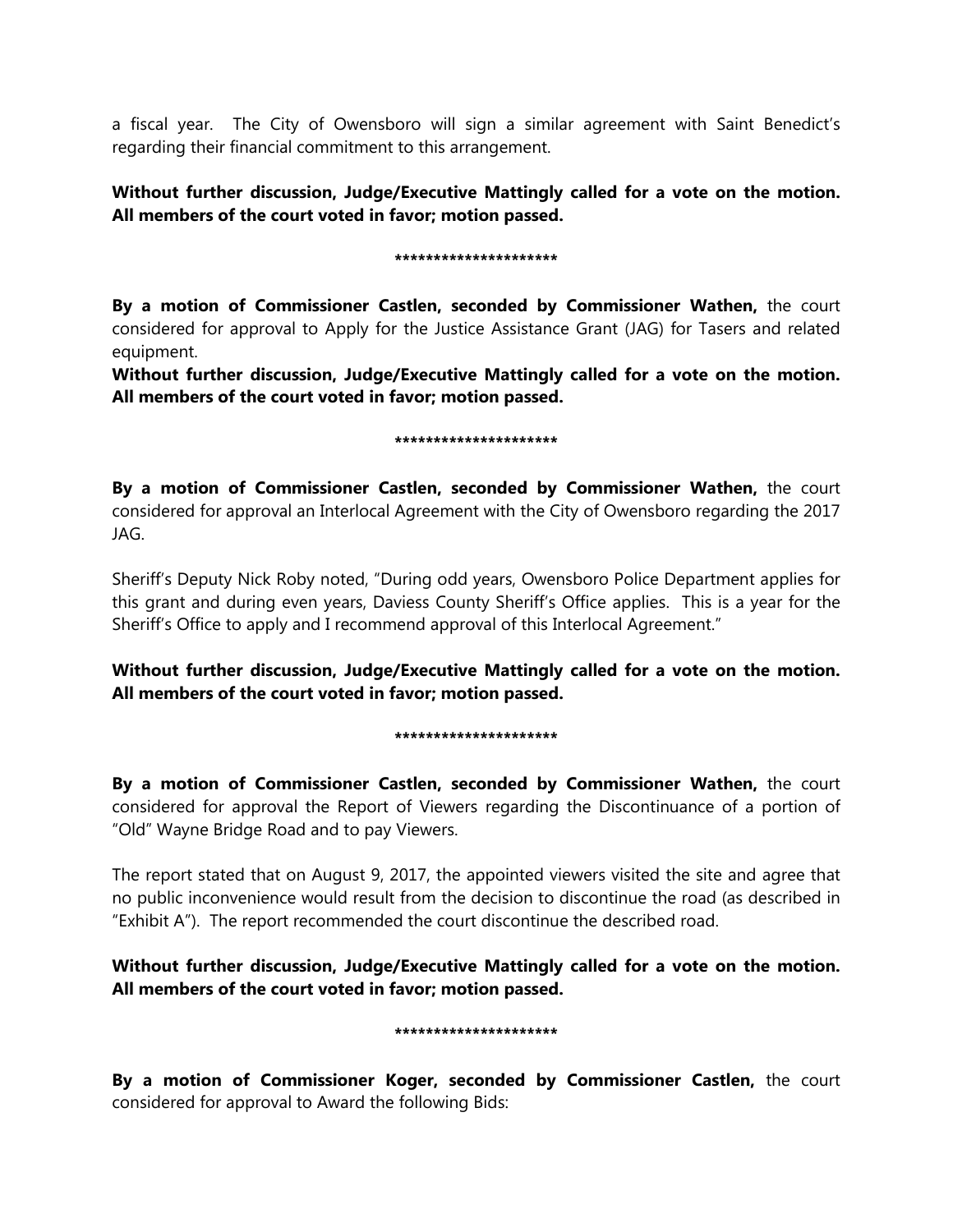- **Bid No. 26-2017**: Asphalt Sealing & Crack Filling to Precision Asphalt Sealing.
- **Bid No. 27-2017**: Panther Creek Park Lighting Project to Norman King Electric, Inc. for Option 1 (Metal Halide Solution).
- **Bid No. 29-2017**: One (1) New Manure Spreader to H&R Agri-Power, Inc. for the 2017 New Holland 195.
- **Bid No. 30-2017**: One (1) New 15' No-Till Grain Drill to H&R Agri-Power, Inc. for the 2017 Great Plains 1510 CPH.

#### **\*\*\*\*\*\*\*\*\*\*\*\*\*\*\*\*\*\*\*\*\***

**By a motion of Commissioner Koger, seconded by Commissioner Castlen,** the court considered for approval to accept the Retirement Resignation of Assistant Fire Chief Stephen Fuqua effective, August 31, 2017.

#### **\*\*\*\*\*\*\*\*\*\*\*\*\*\*\*\*\*\*\*\*\***

The **First Reading of KOC 620.47 (2017); 9-2017** - An Ordinance Relating to the Discontinuance of a Portion of "Old" Wayne Bridge Road was read into record.

## **Comments:**

No comments received.

### **\*\*\*\*\*\*\*\*\*\*\*\*\*\*\*\*\*\*\*\*\***

The **First Reading of KOC A.93 (2017); 10-2017** - An Ordinance Relating to the Adoption of the 2017 Daviess County Tax Rates was read into record.

# **Comments:**

Judge Mattingly noted that although the county did not raise taxes, there may be a slight increase in revenues due to reassessed and increased property values in a quarter of the county.

Commissioner Wathen stated, "I am proud of the fact that we are not changing rates. This is due largely to the diligent efforts by county employees to keep spending low while maintaining the highest levels of service to the people of Daviess County. I feel that by running the county much like a business, we are able to accomplish this balance."

#### **\*\*\*\*\*\*\*\*\*\*\*\*\*\*\*\*\*\*\*\*\***

# **Comments:**

Dr. Thomas Sabetta, Jr. spoke as a local citizen and on behalf of "saveourartheritage.org". He discouraged the court from considering the removal of the Confederate Soldier from the courthouse lawn. He asked, "What is the insurance policy if our Confederate Soldier statue were to be defaced or even clandestinely removed as recently happened in another town? This question is somewhat rhetorical as I am certain there is some type of insurance. Three reasons